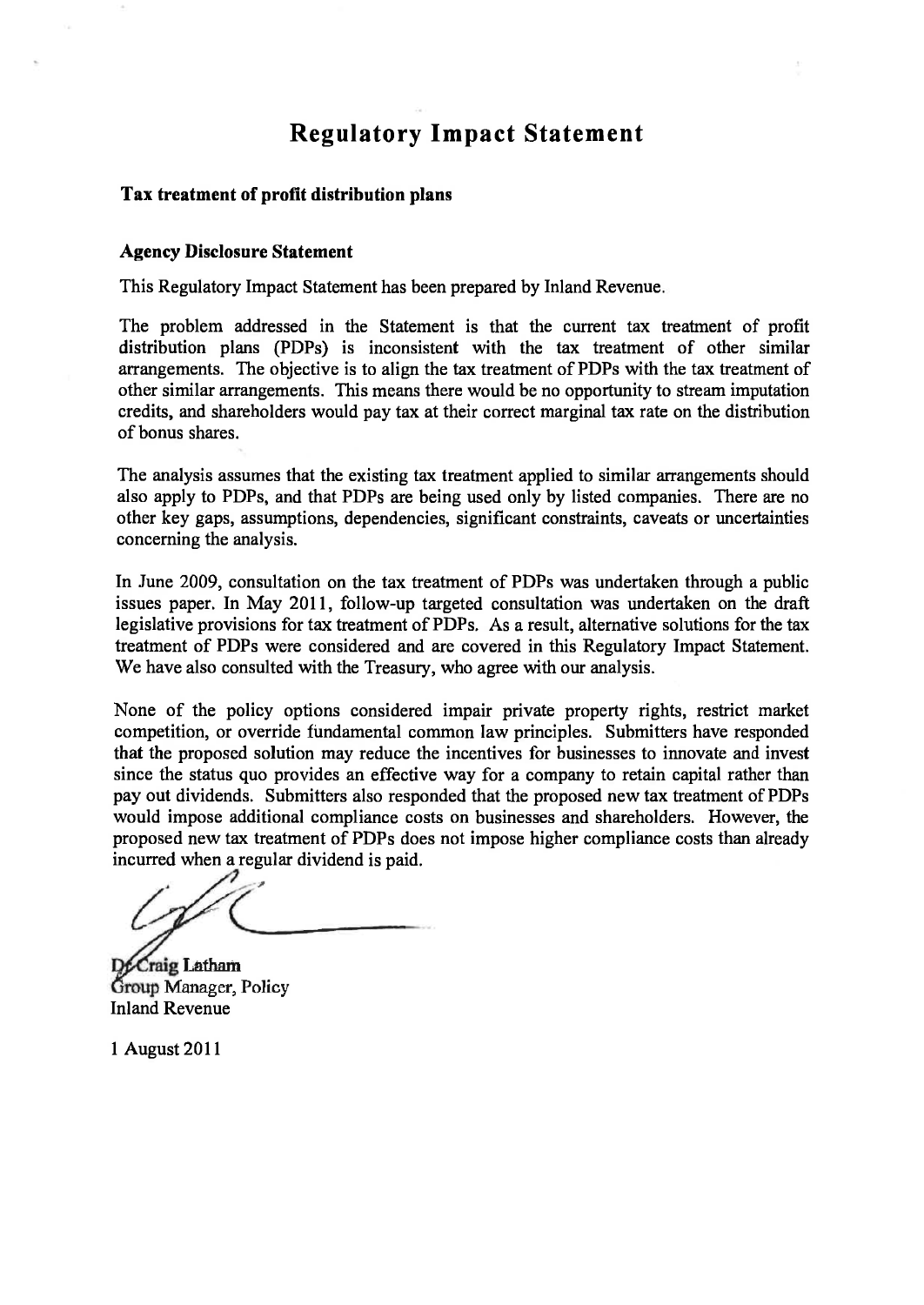# **STATUS QUO AND PROBLEM DEFINITION**

**1. The problem addressed by this Regulatory Impact Statement is that the current tax treatment of profit distribution plans (PDPs) is inconsistent with the tax treatment of other similar arrangements. The current tax treatment of PDPs provides opportunities to stream imputation credits away from shareholders who cannot use them, towards shareholders who can use them. Secondly, shareholders may not be taxed on dividends at their personal tax rates.** 

**2. A PDP is a scheme offered by companies whereby the company advises all its shareholders that they will be issued with bonus shares on a particular date. The shareholders are asked if they would like to have the company repurchase those bonus shares immediately after the shareholder receives them. If the shareholder does not elect to have some or all of their bonus shares repurchased, the default option is for the shareholder to retain the bonus shares.** 

**3. The current tax treatment is that the bonus issue of shares under a PDP are treated as a non-taxable bonus issue and are therefore not subject to tax. Furthermore, the subsequent sale of the bonus shares on the market will not be subject to tax if the shareholder holds the shares on capital account. However, if a shareholder elects for the company to repurchase their bonus shares, the cash that they receive is treated as a dividend and is therefore subject to tax. Imputation credits may be attached to the cash dividend by the company and used to credit the tax payable by the shareholder.** 

**4. In other similar arrangements where shareholders are given the choice of receiving cash or bonus shares, such as a dividend reinvestment plan<sup>1</sup> and a bonus issue in lieu<sup>2</sup> , the shareholder receives a taxable dividend whether they choose to receive the cash or shares.** 

**5. Officials are aware of seven companies that have carried out PDPs in the past. In general these plans have been popular with publicly listed companies who have a large numbers of shareholders. However, we are aware of only one company that is currently carrying out PDPs.** 

**6. PDPs are also popular because they are highly effective capital management tools. PDPs are successful at retaining capital because they benefit from lack of shareholder action. If the shareholder does not positively respond to the company and elect to have their bonus shares repurchased, the default position is for the shareholder to retain the bonus shares, thereby retaining capital in the company. If shareholders do not choose the cash option and as a result get bonus shares, they do not need to return these shares in their tax return.** 

**7. The current tax treatment of PDPs provides an opportunity for imputation credits to be streamed, New Zealand resident companies can attach imputation credits to dividends paid to its shareholders, and shareholders can generally use the credits to reduce their tax payable in New Zealand. However, for some shareholders (such as foreign or tax exempt shareholders), imputation credits have little or no value as they can only be offset against taxable New** 

<sup>&</sup>lt;sup>1</sup> A dividend reinvestment plan (DRP) is where a company provides all shareholders with a cash dividend, and then gives **them the option of reinvesting their cash dividends in shares of the company. This can be advantageous for the company, allowing it to maintain a dividend payment policy, while providing an opportunity to increase cash retentions. DRPs are also convenient for shareholders as they are a method for shareholders to reinvest their cash dividends in a company at a lower cost and effort than purchasing shares on the market. If the shareholder does not make an election, the default option is to** 

**receive a cash dividend. 2 A "bonus issue in lieu" is a tax concept. It is a bonus issue of shares made under an arrangement where a company gives its shareholders a choice whether to receive a bonus issue or money or money's worth. Under a bonus issue in lieu arrangement, regardless of whether the shareholder chooses to receive bonus shares or money, they are subject to tax.**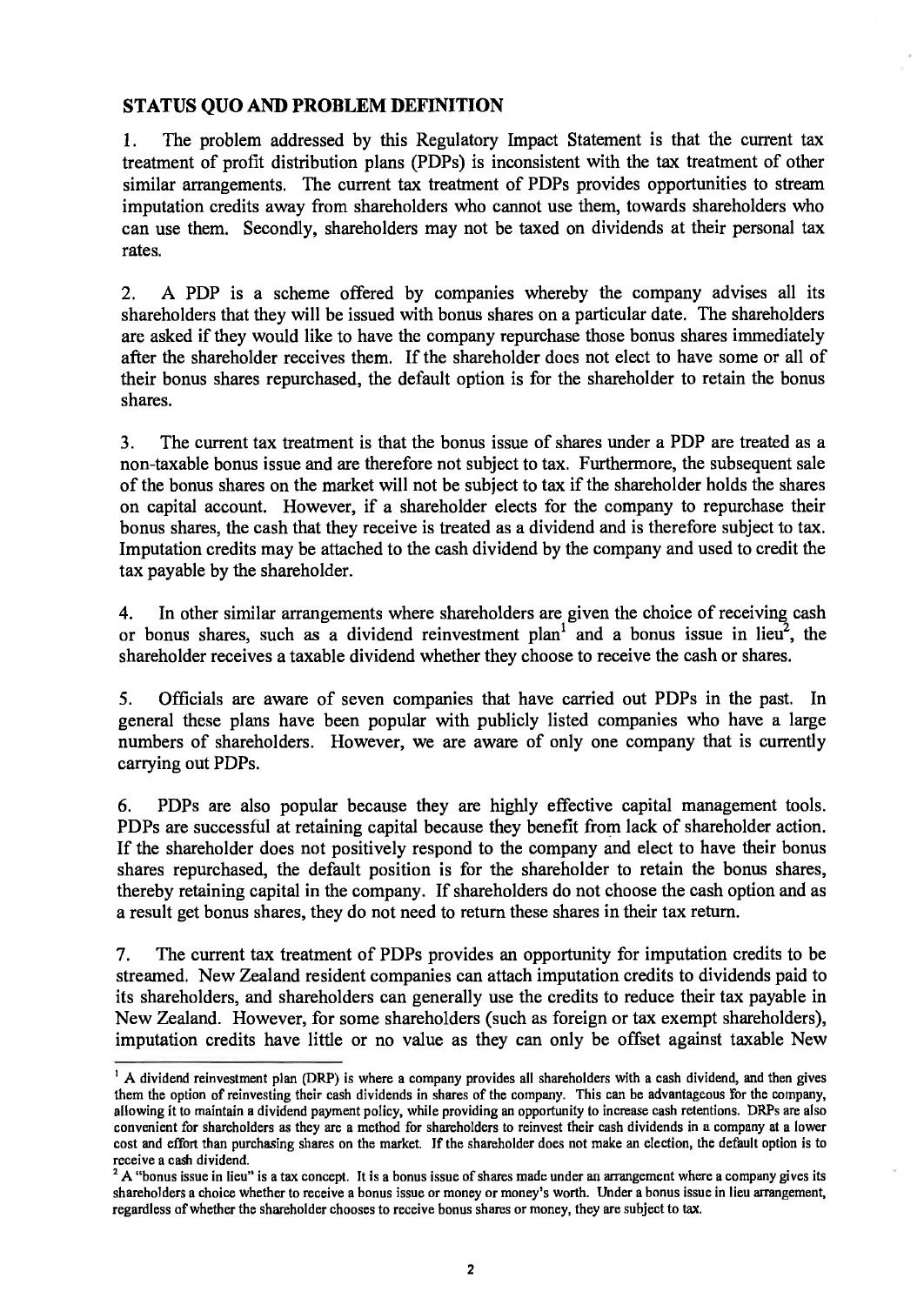**Zealand income. This creates an incentive to direct the credits to those shareholders who are best able to use them (a practice known as imputation credit "streaming"). Tax rules generally prevent imputation credit streaming.** 

**8. Imputation credit streaming can take place under a PDP when shareholders self-select whether to redeem their bonus shares for a cash dividend, depending on whether or not they can utilise imputation credits that would be attached to a cash dividend. Those shareholders who are unable to utilise imputation credits, for example foreign or tax exempt shareholders, may elect to receive bonus shares that are non-taxable. As the bonus shares are non-taxable, imputation credits will not be attached, preserving the credits for shareholders who can best use them. This defeats the current policy settings for the imputation system.** 

- **9. The current tax treatment also raises issues related to equity. Under a PDP:** 
	- shareholders on personal tax rates higher than the company rate may not pay tax at **their marginal tax rate on the distribution of the shares from the company; and**
	- **shareholders who are receiving social assistance may receive entitlements that they would not receive if the bonus shares were taxable.**

**10. The current tax treatment of PDPs was the subject of a specific Inland Revenue product ruling in 2005. This ruling was made subject to certain conditions, including that the company making the bonus issue has sufficient credits in its imputation credit account to have fully imputed a cash dividend equal to the bonus issue not redeemed. On 31 March 2009, that product ruling expired.** 

**11. On 16 April 2010, the Minister of Finance and the Minister of Revenue announced that the Government would clarify the law to ensure that bonus issues of shares distributed under PDPs are taxed in the same way as shares issued under other dividend reinvestment plans.** 

**12. If the current tax treatment is retained, the tax treatment of PDPs will remain inconsistent with other similar arrangements. In addition, no action in this area may encourage imputation credit streaming.** 

**13. We estimate that retaining the status quo rather than adopting the recommended option would result in a fiscal loss of approximately \$0.76m per annum.** 

## **OBJECTIVE**

**14. The objective is to align the tax treatment of bonus shares provided under a PDP with the tax treatment of other similar arrangements. This is satisfied if the following two conditions are met:** 

## **1. PDPs are not able to be used to stream imputation credits**

**There are tax rules that prevent imputation credits from being directed to shareholders who can best use them (streaming).** 

## **2. Equity**

**Under current policy settings, a taxpayer's total annual income should be taxed at their personal tax rates under the progressive tax rate structure. In addition, all the income of taxpayers should be taken into account for social assistance purposes.**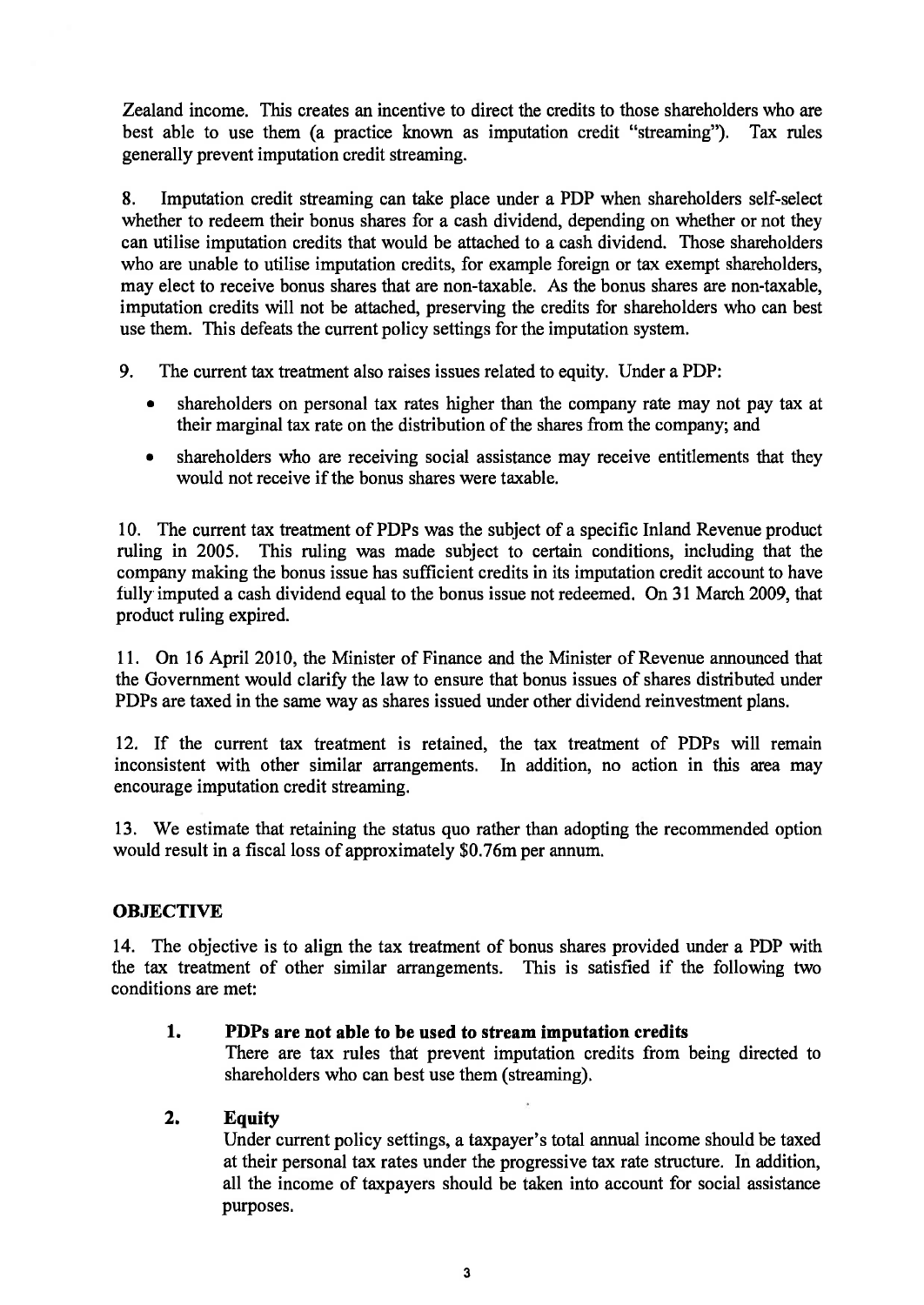**15. Alongside this objective, we have also taken into account compliance and administration costs. As far as possible, the compliance costs faced by taxpayers should be minimised.** 

# **REGULATORY IMPACT ANALYSIS**

- **16. A number of options have been considered for the tax treatment of PDPs:** 
	- **Option 1 (our recommended option): treat the bonus shares issued under a PDP as a taxable dividend. Shareholders would be taxed when they receive their bonus shares. If shareholders are required to file a tax return, they must include the dividend income in their return.**
	- **Option 2: treat the bonus shares issued under a PDP like a taxable dividend, and also give shareholders who are already required to file a tax return the option to include the bonus shares as a dividend in their return.**
	- **Option 3: require the company to debit its imputation credit account (ICA) when issuing bonus shares, and also pay a levy as compensation for shareholders that may be on the top marginal tax rate and who, as a result of this proposal, do not return the income and pay tax at their personal tax rate. The ICA would be debited at the maximum imputation ratio (ordinarily 28%) on the value of the bonus shares that are retained by recipient shareholders. The additional levy could be up to 5%.**
	- **Option 4: require the company to debit its ICA at the maximum imputation ratio (ordinarily 28%) with respect to the bonus shares that are retained by recipient shareholders, without requiring payment of an additional levy.**
	- **Option 5: retain the status quo. Shareholders who retain their bonus shares issued under a PDP are not taxed, while shareholders who redeem their bonus shares are treated as receiving a taxable dividend.**

**17. Option one was the option originally proposed by officials in the 2009 issues paper. In May 2011 legislation was drafted based on this option and sent out for targeted consultation. Options two, three and four arose from consultation with interested parties.** 

| <b>Options</b>                                                                          | Costs                                                                                                                                                                                                                          | <b>Benefits</b>                                                                                                                                                                                                                                 | <b>Conclusion</b>                                                                                                                                                                                                                         |
|-----------------------------------------------------------------------------------------|--------------------------------------------------------------------------------------------------------------------------------------------------------------------------------------------------------------------------------|-------------------------------------------------------------------------------------------------------------------------------------------------------------------------------------------------------------------------------------------------|-------------------------------------------------------------------------------------------------------------------------------------------------------------------------------------------------------------------------------------------|
| <b>One:</b> treat<br>bonus shares<br>issued under a<br>PDP as a<br>taxable<br>dividend. | - Higher compliance costs than the<br>status quo, borne by shareholders and<br>the company.<br>- May discourage capital raising<br>when compared to the status quo, but<br>not when compared to substitutable<br>arrangements. | - Limits imputation<br>credit streaming<br>opportunities.<br>- Equitable as it ensures<br>shareholders are taxed<br>at their personal tax<br>rates.<br>- Ensures substitutable<br>arrangements are<br>treated the same.<br>- Fiscally positive. | Recommended option<br>Net impact: positive.<br>Improvement on the status<br>quo (equitable outcome,<br>equivalent treatment with<br>substitutes, and prevents<br>streaming opportunities).<br>However, does increase<br>compliance costs. |

**18. Officials' analysis of the options is summarised in the following table:**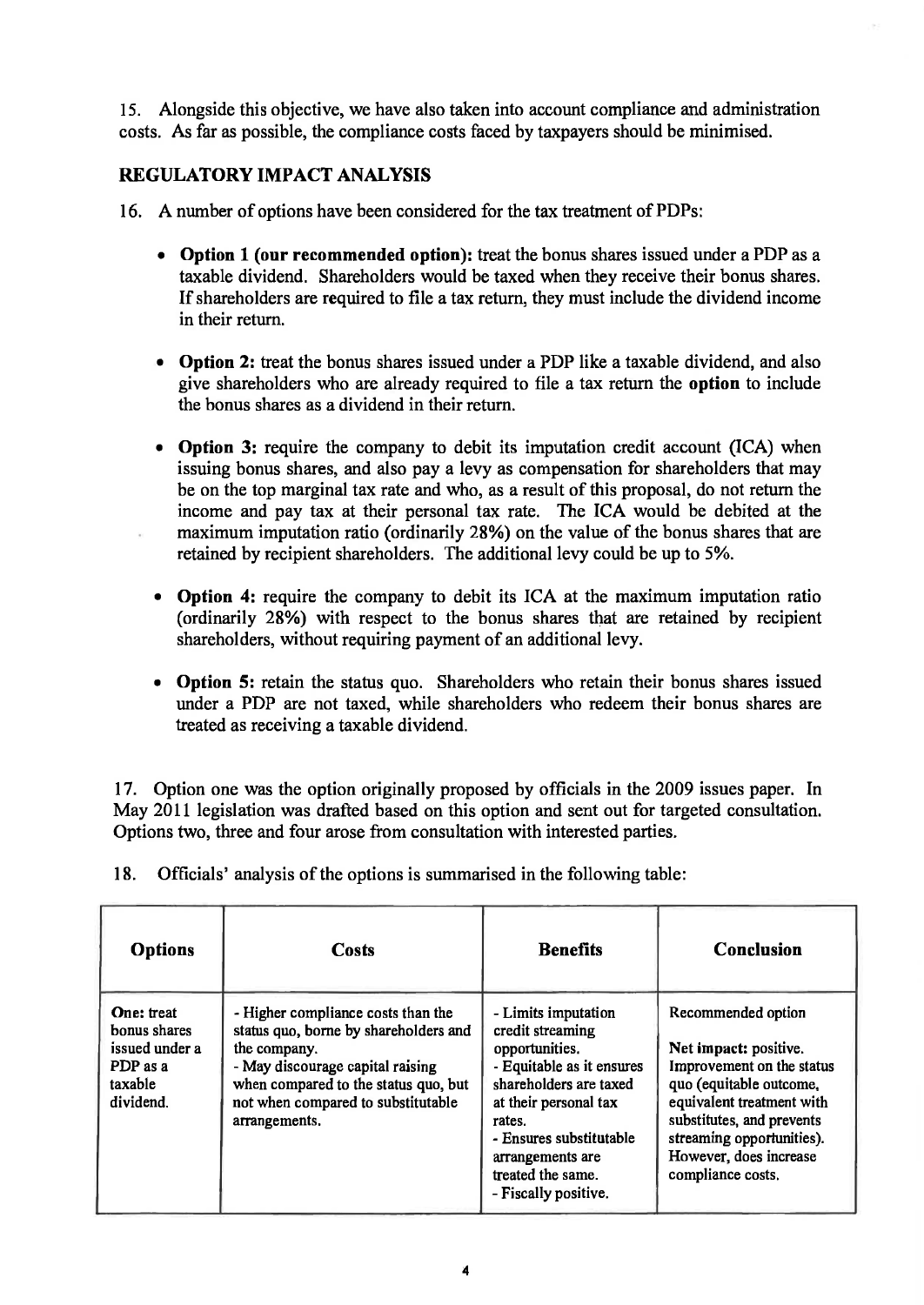| <b>Options</b>                                                                                                                                        | <b>Costs</b>                                                                                                                                                                                                                                                                                                                                                                                                                                                                              | <b>Benefits</b>                                                                                                                                                                                                                                                                                 | <b>Conclusion</b>                                                                                                                                                                                                                                              |
|-------------------------------------------------------------------------------------------------------------------------------------------------------|-------------------------------------------------------------------------------------------------------------------------------------------------------------------------------------------------------------------------------------------------------------------------------------------------------------------------------------------------------------------------------------------------------------------------------------------------------------------------------------------|-------------------------------------------------------------------------------------------------------------------------------------------------------------------------------------------------------------------------------------------------------------------------------------------------|----------------------------------------------------------------------------------------------------------------------------------------------------------------------------------------------------------------------------------------------------------------|
| Two: treat<br>bonus shares as<br>a taxable<br>dividend and<br>give<br>shareholders an<br>option to<br>include bonus<br>shares in their<br>tax return. | - Does not treat substitutable<br>arrangements the same.<br>- Income may not be counted for<br>social assistance purposes which may<br>mean that taxpayers receive benefits<br>that they would not receive if the<br>payment was taxable.                                                                                                                                                                                                                                                 | - Limits imputation<br>credit streaming<br>opportunities.                                                                                                                                                                                                                                       | Not recommended<br>Net impact: marginally<br>positive. Improvement on<br>the status quo (prevents<br>streaming). However,<br>results in inequitable<br>outcome, and does not<br>result in equivalent<br>treatment with substitutes.                            |
| Three: require<br>company to<br>debit ICA and<br>pay an<br>additional levy.                                                                           | - Does not treat substitutable<br>arrangements the same.<br>- Low rate shareholders are<br>effectively taxed at higher rates.<br>- Income is not counted for social<br>assistance purposes which may mean<br>that taxpayers receive benefits that<br>they would not receive if the<br>payment was taxable.<br>- Administratively complex because<br>it is likely to require the creation of a<br>new revenue item for Inland Revenue<br>systems, and new forms/guides for<br>the company. | - Limits imputation<br>credit streaming<br>opportunities.<br>- Low compliance costs<br>for shareholders.<br>- Addresses fiscal<br>concerns with<br>shareholders not paying<br>their personal tax rates<br>on income.                                                                            | Not recommended<br>Net impact: negative.<br>High administrative costs,<br>inequitable outcome, and<br>does not result in equivalent<br>treatment with substitutes.<br>However, does reduce<br>compliance costs for<br>shareholders, and prevents<br>streaming. |
| Four: require<br>company to<br>debit ICA.                                                                                                             | - Does not treat substitutable<br>arrangements the same.<br>- Low rate shareholders are<br>effectively taxed at a higher rate, and<br>higher rate shareholders are taxed at<br>a lower rate.<br>- Income is not counted for social<br>assistance purposes which may mean<br>that taxpayers receive benefits that<br>they would not receive if the<br>payment was taxable.<br>- Fiscally negative: estimated at \$7m<br>revenue loss per annum. Costs borne<br>by the Government.          | - Limits imputation<br>credit streaming<br>opportunities.<br>- Low compliance costs<br>for shareholders.<br>- A cheap and effective<br>way of raising capital,<br>and because tax<br>treatment is<br>concessionary,<br>companies may be<br>encouraged to use PDPs<br>in order to raise capital. | Not recommended<br>Net impact: negative.<br>Inequitable outcome,<br>fiscally negative, and does<br>not result in equivalent<br>treatment with substitutes.<br>However, does reduce<br>compliance costs for<br>shareholders, and prevents<br>streaming.         |
| Five: retain<br>status quo.                                                                                                                           | - There are imputation credit<br>streaming opportunities.<br>- Shareholders in similar<br>arrangements are subject to more tax.<br>- Bonus issues are not counted for<br>social assistance purposes which may<br>mean that taxpayers receive benefits<br>that they would not receive if the<br>payment was taxable.<br>- Estimated revenue loss of \$0.76m<br>per annum when compared to the<br>recommended option                                                                        | - Low compliance costs<br>for the company and its<br>shareholders<br>- A cheap and effective<br>way of raising capital.                                                                                                                                                                         | Not recommended<br>Net impact: negative.<br>Maintains status quo<br>(streaming opportunities,<br>and inequitable outcome)                                                                                                                                      |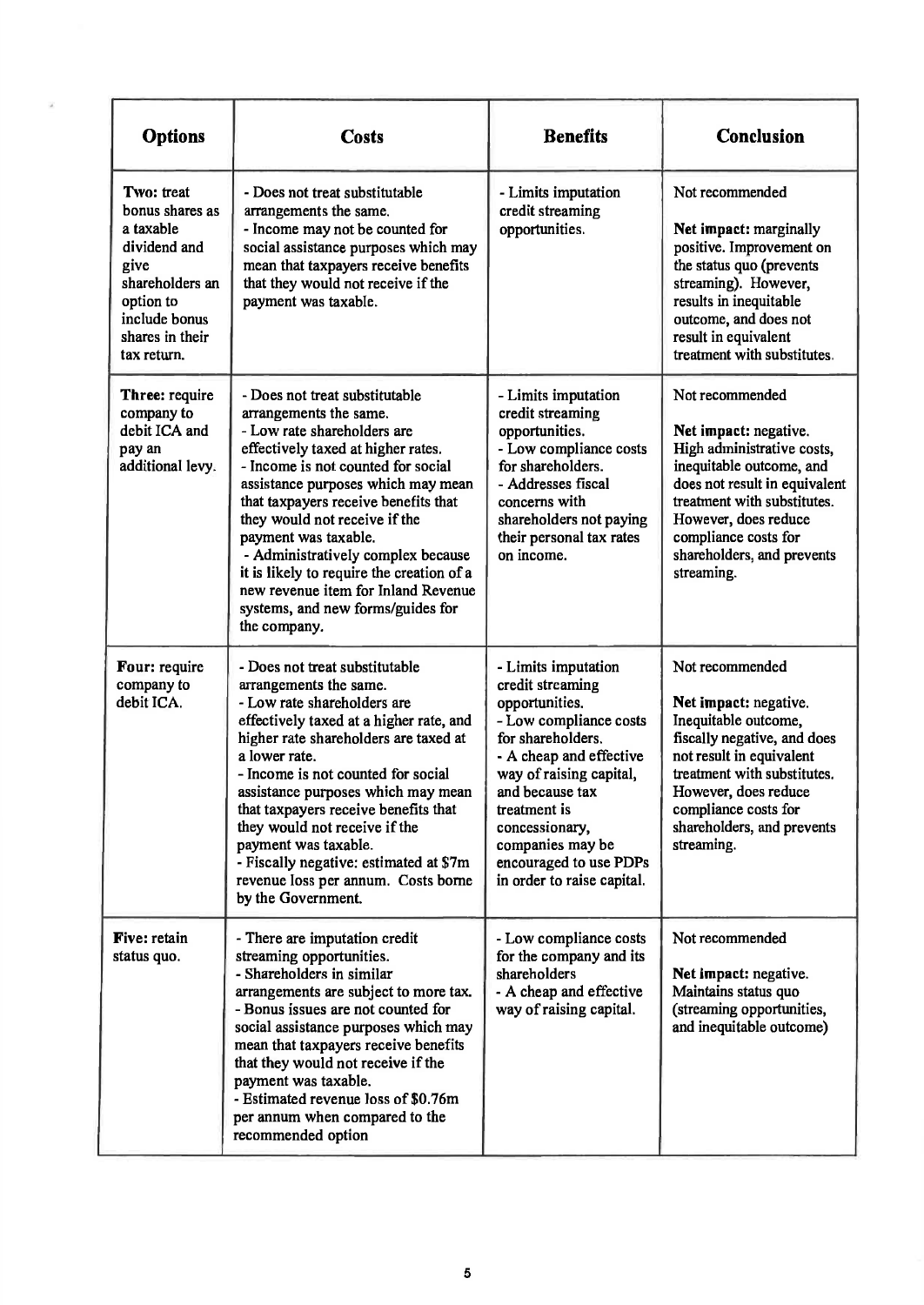**19. Option one is the recommended option. This option treats substitutable arrangements the same for tax purposes, and as such, it meets the key objective. As such, it prevents opportunities for imputation credit streaming, and it ensures that shareholders are taxed at their personal tax rates on distributions from the company. It addresses the concerns regarding social assistance because a shareholder must include the bonus shares issued under a PDP in their tax return. Option one (the recommended option) results in more revenue being raised when compared to the status quo.** 

**20. Officials note that option one imposes higher compliance costs on shareholders and the company when compared to the status quo. However, these costs are no higher than if a cash dividend was paid. Therefore, we do not anticipate that this option would impose significant costs beyond those already being incurred in the normal course of business. This is because publicly listed companies generally already have mechanisms in place for withholding resident withholding tax (RWT) or non-resident withholding tax (NRWT) on dividends<sup>3</sup> . If RWT is correctly deducted, a resident shareholder will not be required to file a tax return, simply because they receive a dividend under a PDP. A resident shareholder will only have to put the dividend in their tax return if they are already filing a tax return because, for example, they have income that has not had tax deducted at source (such as rents). For these shareholders, due to the rate of RWT on dividends, it is unlikely that the shareholders would face a tax liability as a result of the dividend. As such, we do not expect this to result in cashflow problems for shareholders.** 

**21. Although options two, three and four prevent opportunities for imputation credit streaming, they do not result in consistent treatment with substitutes and therefore do not tax shareholders at their personal tax rates. Therefore, these options are not recommended. They also raise concerns with social assistance entitlement, administrative simplicity and fiscal constraints.** 

**22. Option five does not meet any of the objectives, and it also raises equity concerns. Therefore, this option is not recommended.** 

**23. The economic, fiscal, compliance and social implications of the options are outlined in the table above. None of the options have environmental or cultural impacts.** 

## **CONSULTATION**

**24. Officials have consulted interested parties in two formal rounds of consultation.** 

**25. The first round of consultation was open to the public where officials released an issues paper in June 2009. The issues paper proposed to amend the definition of "bonus issue in lieu" to include shares issued under a PDP, so that they would be subject to tax. Six submissions were received in response to this issues paper.** 

**26. The feedback received from the first round of consultation was generally negative. All six submitters opposed the change that was proposed. The key reasons were:** 

**• The form and substance of dividend reinvestment plans (DRPs) and PDPs differ and the tax treatment should be determined by the form rather than the substance of the transaction.** 

**<sup>3</sup> NRWT is a final tax for non-resident shareholders.**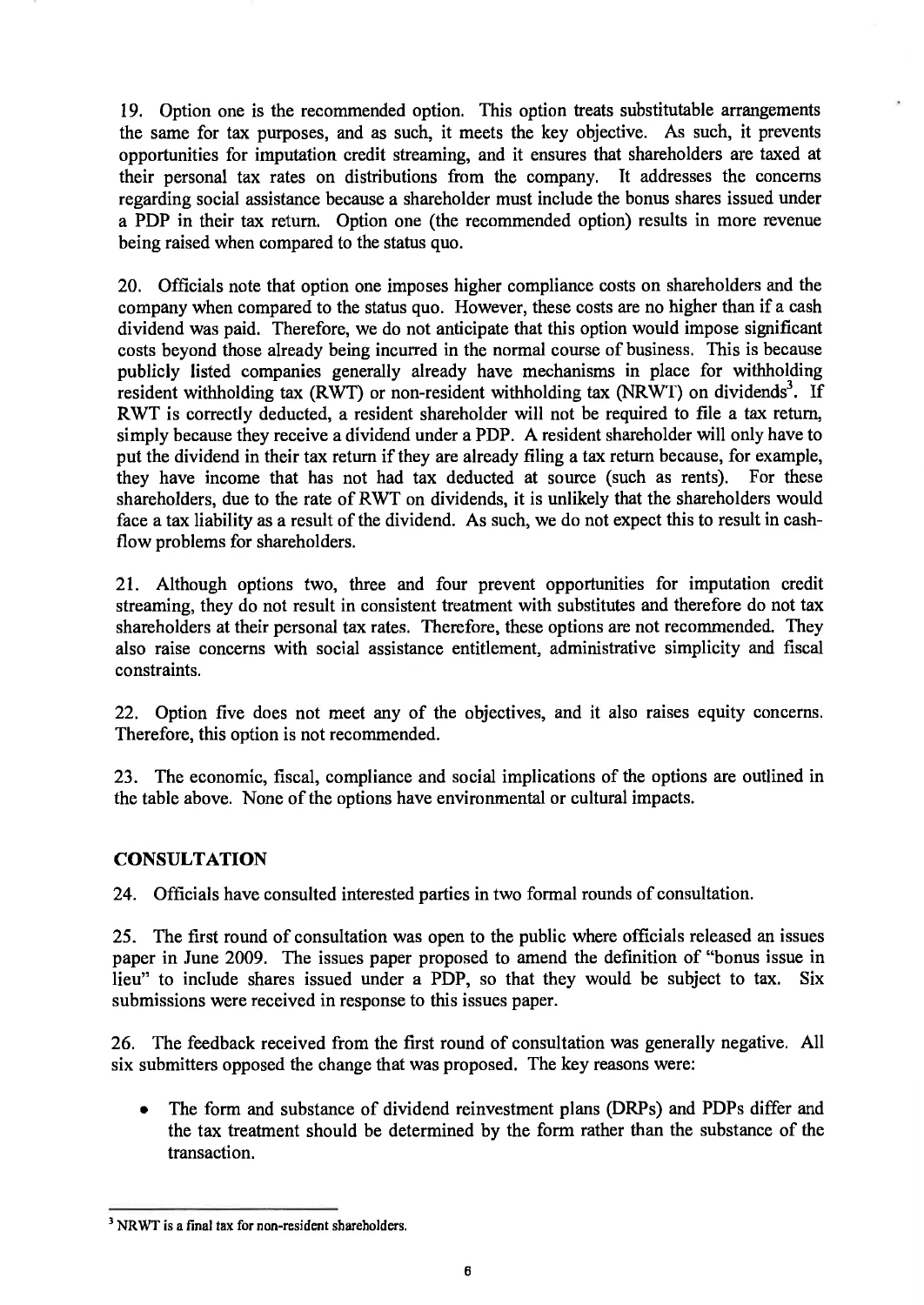- **PDPs result in a high rate of retention of reserves. This outcome is good for New Zealand companies and the economy. Taxing the bonus issue of shares under PDPs would result in PDPs no longer being a viable mechanism to retain cash reserves.**
- **The tax consequences of PDPs would become too complicated to explain to shareholders, particularly as a result of the inconsistency in the resident withholding tax (RWT) rate on dividends (33%) compared with the company tax rate and the maximum imputation ratio (generally 28%).**
- **Relatively little weight should be placed on the concern that investors with marginal tax rates above the company rate benefit from a tax advantage. These taxpayers are equally able to reduce their tax liability by investing in a trust, portfolio investment entity or company and the medium-term Government policy is to move towards alignment.**
- **The proposal to tax PDPs like a bonus issue in lieu could lead to double taxation.**
- **Any potential fiscal cost would only be minimal, and the fiscally positive aspects of PDPs (such as additional tax revenue generated from the business operations) were not factored in.**
- **It would be more appropriate to include PDPs in a wider review of imputation.**

**27. After the first round of consultation, the Capital Markets Development Taskforce (the Taskforce) reported, stating that it:** 

*...considers it important that the tax system treats substitutable transactions neutrally. If PDPs are substitutable for ordinary dividend payments with optional reinvestment, the tax treatment should ideally be identical in both cases. The same goes for other close substitutes. Otherwise, there is a danger that investment decisions will be biased towards companies that offer PDPs, and that there could be significant loss of tax revenue from normal dividend taxation.* 

*At the same time, the Taskforce considers it desirable that the tax system does not impede the supply of capital. A decision on the tax treatment of PDPs should, therefore, take into account the fact that PDPs are an effective way for companies to raise capital.* 

*Recommendation: We recommend that changes to the tax treatment of PDPs should be made as part of a broader review of tax settings and take into account any adverse impacts on capital-raising costs.* 

**28. Officials considered the Taskforce's report and agreed with their concerns around substitutability. Following this report, officials consulted on a solution that provided for a more consistent tax treatment across close substitutes.** 

**29. Consequently we proposed treating bonus shares issued under PDPs like a taxable dividend. In May 2011, we began our second round of consultation by seeking comments on draft legislation, which would have treated bonus shares issued under a PDP in the same way as a taxable dividend. The draft legislation was sent to the six parties that had responded to the earlier round of consultation, as well as one other party who officials considered would be interested in the issue.**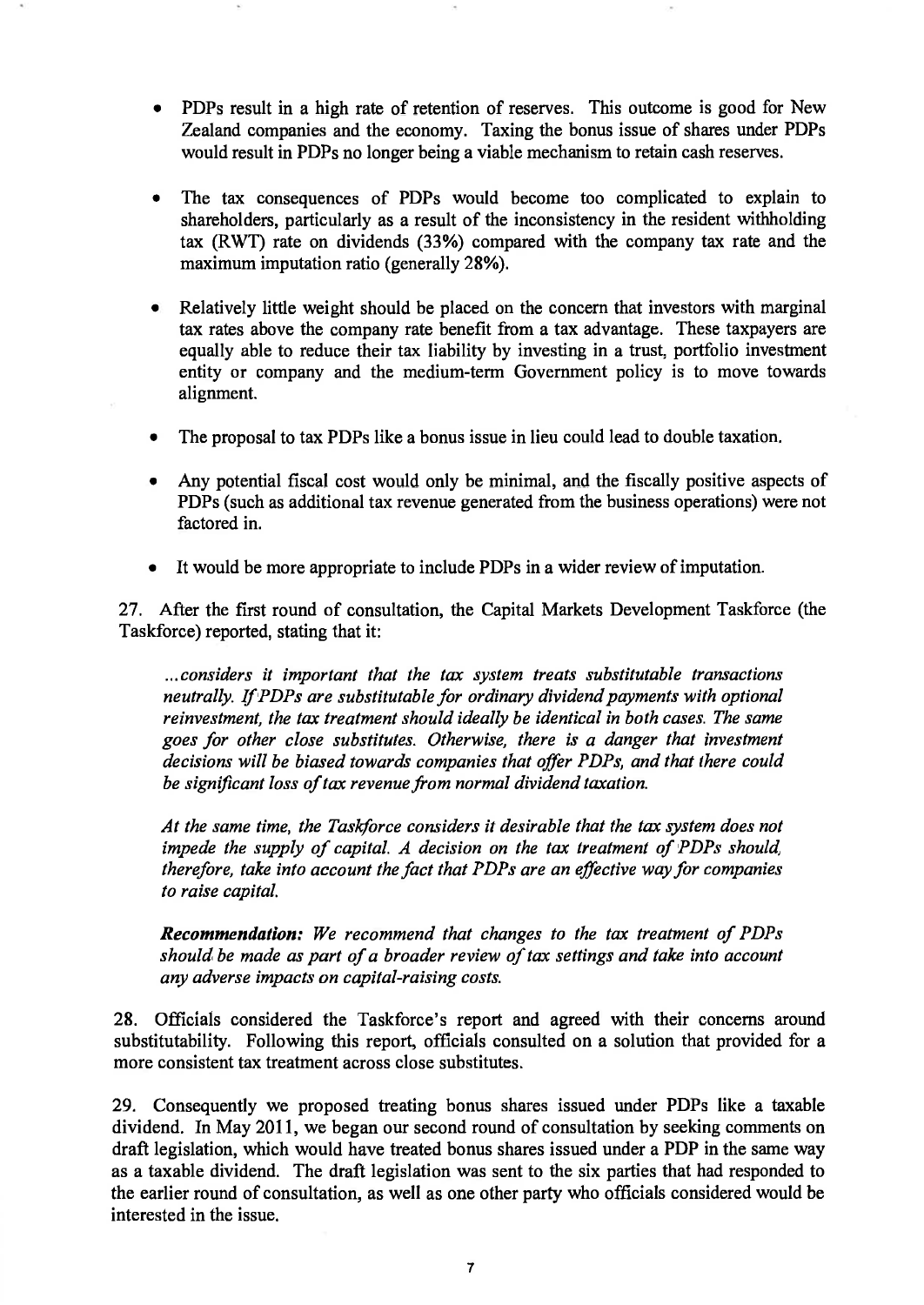**30. Several submitters provided feedback about the wording of the draft legislative provisions. This feedback would be taken into account in any drafting.** 

**31. Some submitters also commented on policy matters. One submitter expressly supported the proposed change, and considered that shares issued under a PDP were the same as a taxable dividend for all practical purposes. Other submitters expressed concerns with the proposed tax treatment. The concerns that differed from the first round of consultation were:** 

- **A PDP is not a dividend because it does not involve a transfer of value.**
- There are other related inconsistencies in the tax acts that should be addressed, such as **the RWT rules.**
- **Additional consultation was needed.**

**32. In addition to these two formal consultation rounds, the Minister of Revenue has on a number of occasions announced the progression of work on PDPs, and officials have been involved in a number of discussions with interested parties. Options two, three and four arose out of those discussions. These three options, along with option five, would allow PDPs to continue to be viable and cost-effective capital raising tools.** 

**33. The key argument made by submitters has been that the proposed change would increase compliance costs for companies and shareholders to the extent that PDPs would no longer be a viable mechanism to achieve retention of cash reserves.** 

**34. We acknowledge that after the change in the tax treatment there may be higher compliance costs for shareholders and for the company. However, as already noted, we do not anticipate that these costs would be significant.** 

**35. It should be noted that the compliance costs of the recommended option are no greater than those currently faced by companies that pay dividends. Companies paying dividends are already required to report this in their tax returns. Under current law, many shareholders can already choose to not file a tax return even when they receive taxable dividends. This will be the case, for example, where the only other income they are receiving is employment income, or interest or dividends that have had tax correctly deducted at source. Shareholders will generally be required to recognise dividend income in their tax return only if they are required to file for some other reason (for example, if they have income which has not had tax deducted at source, such as rents).** 

## **CONCLUSIONS AND RECOMMENDATIONS**

**36. Option one is the recommended option and involves treating the bonus shares issued under a PDP in the same way as a taxable dividend. This would ensure that substitutable transactions are treated the same way for tax purposes, opportunities for imputation credit streaming are minimised, and dividends are effectively taxed at the shareholders' personal tax rates.** 

**37. Although many of the other options prevent opportunities for imputation credit streaming, they do not treat substitutable arrangements the same. They also raise other concerns, such as equity and fiscal concerns.**